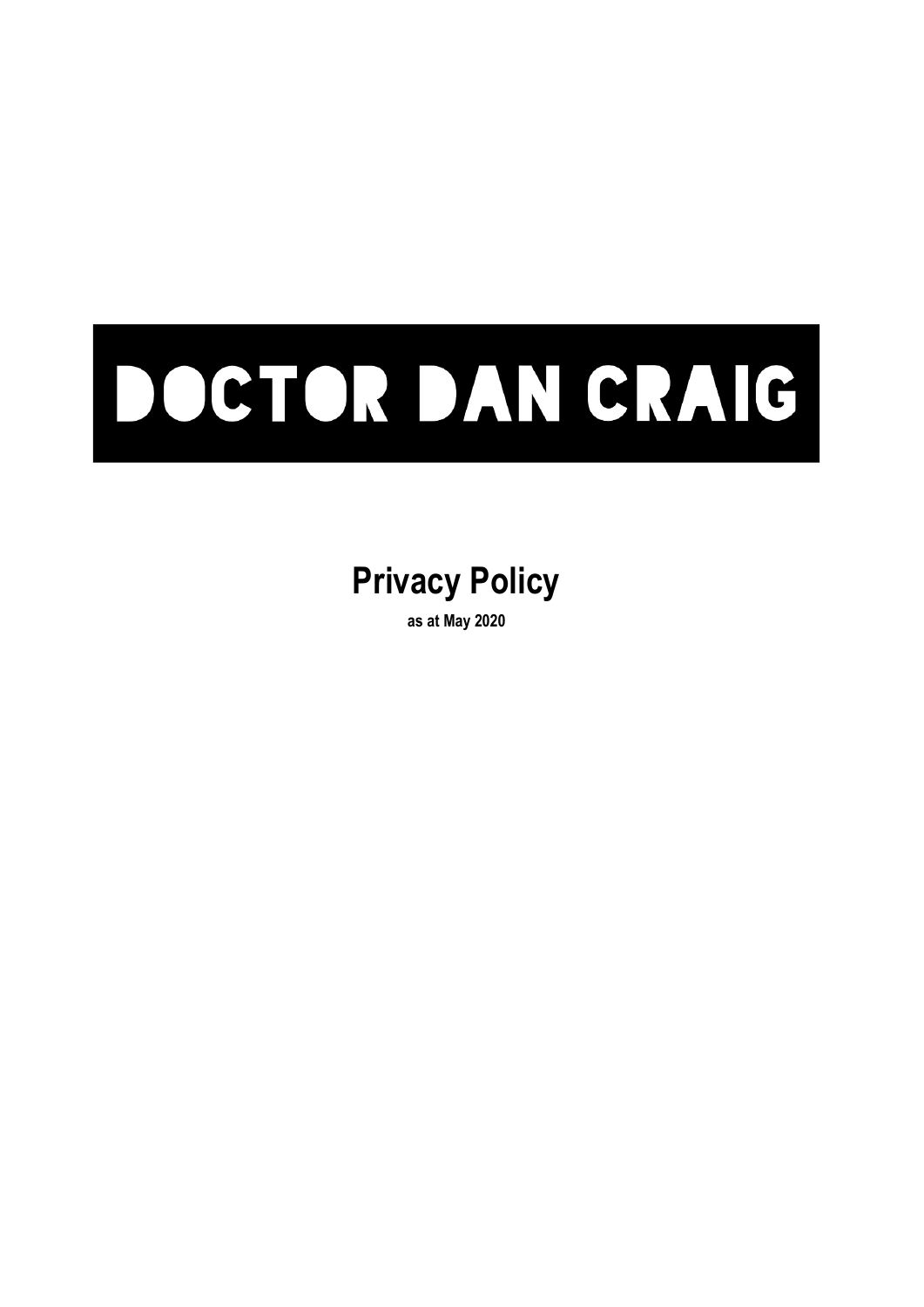# **1. Important Privacy Information**

- 1.1. This statement sets out Doctor Dan Craig's policies relating to the collection and use of your personal information and contains important information about the type of personal information we collect, the purposes for which it is used, how it is managed, to whom we disclose it and what measures we take to comply with privacy laws.
- 1.2. This Privacy Policy is governed by the Privacy Act 1988 (Cth) (Privacy Act) and the Privacy Principles contained therein. We are bound by the Privacy Act and are committed to complying with the Privacy Principles. The privacy of your personal information is very important to us.
- 1.3. We may make changes to this Privacy Policy from time to time for any reason. We will publish changes to this Privacy Policy on our website.

# **2. Your personal information is important to us**

- 2.1. Doctor Dan Craig recognises that your privacy is very important to you and that you have a right to control your personal information.
- 2.2. We know that providing personal information is an act of trust and we take that seriously.
- 2.3. Unless you give us explicit consent to act otherwise, the following policy will govern how Doctor Dan Craig handles your personal information and safeguards your privacy.
- 2.4. Doctor Dan Craig is committed to protecting your personal information and giving you choice in who can use your personal information and how it can be used. We believe that our privacy policy not only complies with relevant laws but represents industry best practice.

# **3. What personal information we collect**

- 3.1. Once you have provided your details to Doctor Dan Craig, we collect personal information about you in order to provide you an assessment of your eligibility for free mentorship.
- 3.2. When you first register for free mentorship, we collect information from you directly and also from time to time thereafter if you provide us additional information.
- 3.3. Any further collection of your personal information than that explained above will only occur with consent from you.

# **4. Why we collect personal information**

- 4.1. Doctor Dan Craig is an Incorporated Association and is required to comply with the Privacy Act 1988.
- 4.2. Doctor Dan Craig may be required to provide activity data or reports in accordance with regulatory guidelines, as instructed by its governing registering body or government authority or in compliance with the terms and conditions of contracts for government funded training.
- 4.3. Doctor Dan Craig, the government or relevant authority may use this information to assist in planning, administration, policy development, program evaluation, promotion, resource allocation, reporting and/or research activities. For these and other lawful purposes, Doctor Dan Craig, the government or relevant authority may also disclose information to its consultants, advisers, various government agencies, media partners, professional bodies and/or other industry bodies.

# **5. Using and disclosing your personal information**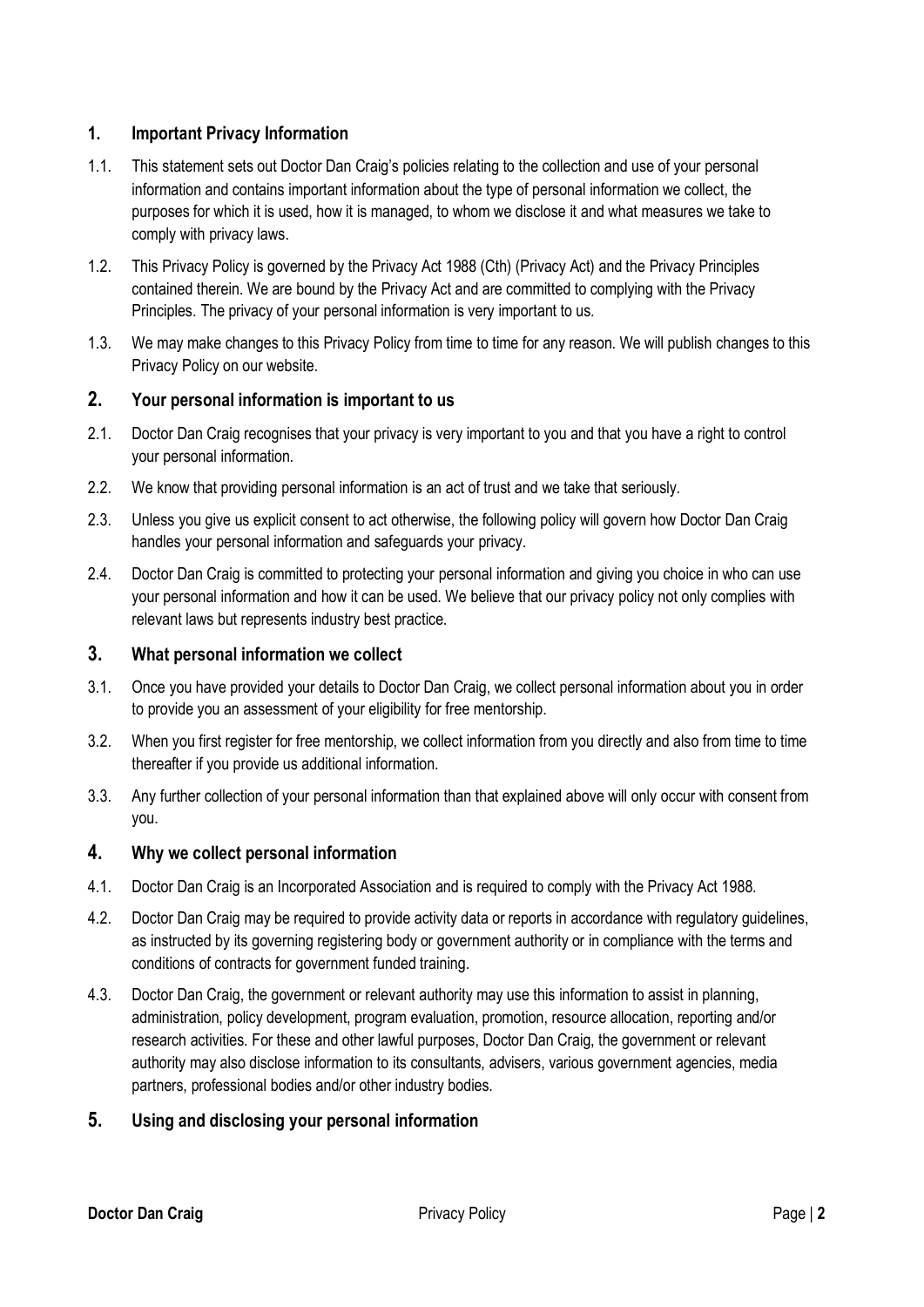- 5.1. We use your personal information in accordance with the Privacy Principles. Doctor Dan Craig will not use or disclose any information about you without your consent, or access your communications on our website, unless:
	- (a) Where required by law, we believe it necessary to provide you with a service that you have requested
	- (b) To protect the rights or property of Doctor Dan Craig, any Doctor Dan Craig user, or any member of the public
	- (c) To lessen a serious threat to a person's health or safety
- 5.2. Doctor Dan Craig and its partners and/or affiliates recognise the trust you place in us when you give us personal information.
- 5.3. In order to operate the website or deliver a service you have requested we share your personal information with an affiliate or with a service partner.
- 5.4. We will not give any of your personal information to advertisers or any other organisation without your express consent.

# **6. Collecting personal information from third parties**

- 6.1. Where possible, we collect personal information directly from you. However, in some circumstances we may also collect personal information from other sources so that we can provide you with a more personalised service.
- 6.2. If we receive information about you from a third party and it is not information we need in respect of the services we provide, we will destroy that information (provided it is lawful to do so).
- 6.3. We may also collect personal information about someone else from you. For example, you may wish to refer a peer to us. Where you provide us with personal information about other people you must have their consent to do this, and to provide it on their behalf. If not, you must tell us.

# **7. Marketing**

- 7.1. When you contact Doctor Dan Craig or its Staff members via our website, phone or other online mediums such as Facebook or Instagram for the purposes of discussing our services or products, your data will be added to our Customer relationship management system.
- 7.2. From time to time, we may use the information we collect from you to let you know via mail, SMS, email, telephone or online about any news, special offers, products and services. We will never sell or disclose your personal information to other companies, however, we may provide your personal information to our business partners so that they can provide you with information about their products and services that you might be interested (where you have agreed). Should you purchase products or services on our business partner's website, their privacy policy will apply to those products and services.

# **8. Direct Marketing Opt Out**

- 8.1. If you do not want to receive any marketing offers, you can choose to opt out of our marketing activities. To opt out, you can either:
	- (a) use the unsubscribe function from our emails, SMS, MMS or IM; or
	- (b) contact us using the Contact Details below.
- 8.2. You can, however, change your mind about opting out of receiving information about our products and services at any time by contacting us using our Contact Details noted below.

#### **Doctor Dan Craig** Privacy Policy Policy Policy Privacy Policy Page | 3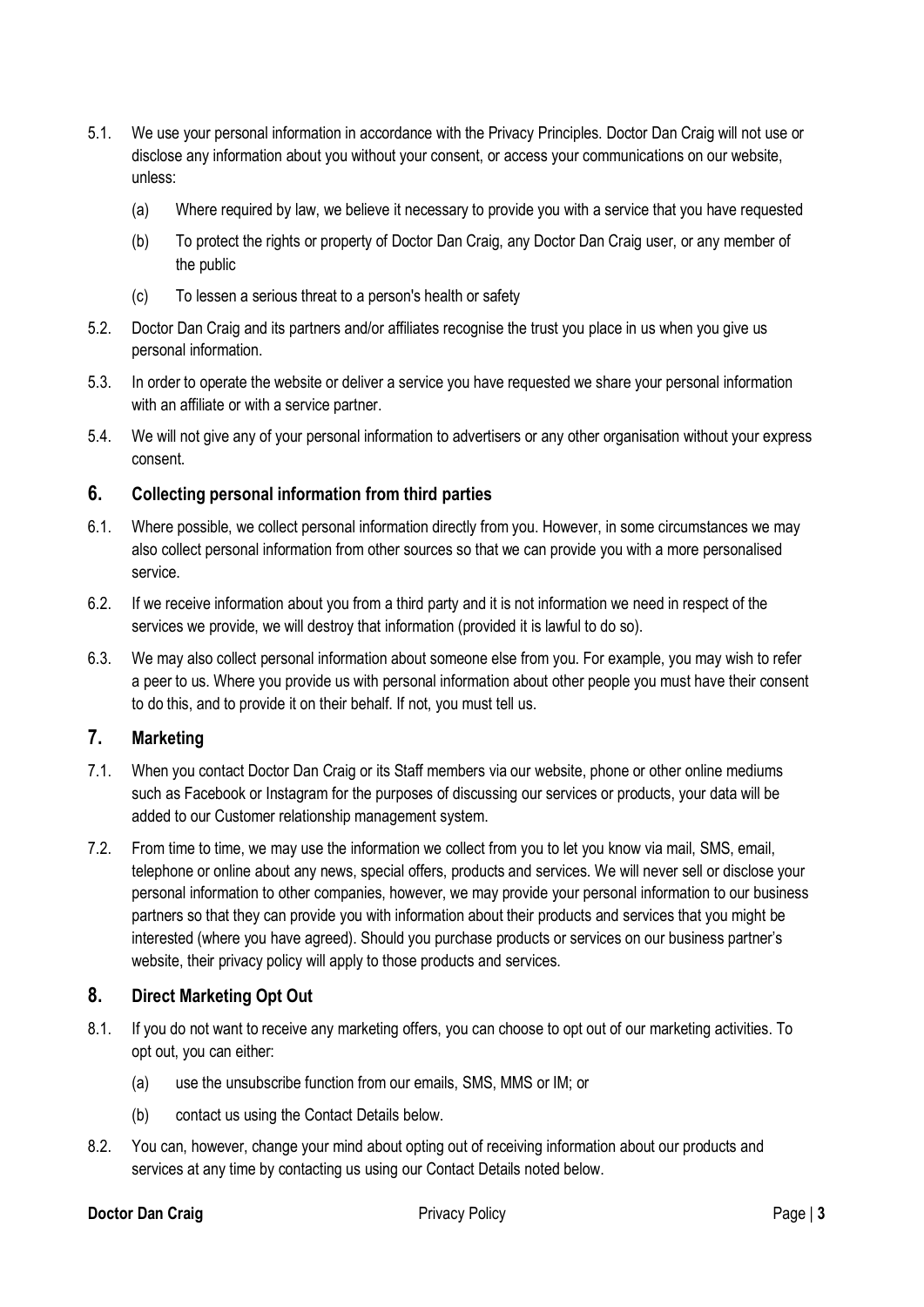8.3. Please allow seven days for this request to be processed.

# **9. How we store personal information**

- 9.1. We will store your personal information in a number of ways including:
	- (a) in electronic systems and devices;
	- (b) in telephone recordings;
	- (c) in paper files;
	- (d) secure document retention services off-site; and/or
	- (e) cloud facilities operated by us (or by third parties on our behalf)

# **10. Information Security**

- 10.1. We will take reasonable precautions to ensure that the personal information that we have about you is protected against any unlawful use, unauthorised access, modification or disclosure and these precautions include:
	- (a) using appropriate information technology and processes;
	- (b) using computer and network security systems with appropriate firewalls, encryption technology and passwords for the protection of electronic files;
	- (c) securely destroying or "de-identifying" personal information if we no longer require it subject to our legal obligations to keep some information for certain prescribed periods;
	- (d) restricting access to your personal information to our Staff and those who perform services for us who need your personal information to do what we have engaged them to do; and
	- (e) requesting certain personal information from you when you wish to discuss any issues relating to the products and services we provide to you.

# **11. Analytical tools**

- 11.1. Our website makes use of multiple analytical tools that provide various forms of analytics including page views, your IP address, session times and where you have come from to visit our website.
- 11.2. The General Data Protection Regulation (GDPR) is a European Union (EU) data privacy regulation, with the purpose is to consolidate European Union privacy regulations.

## **12. Access to and accuracy of personal information**

- 12.1. You can request access to the personal information we hold about you at any time by contacting us using the Contact Details noted below and we will provide you with that information unless we are prevented by law from giving you that access. If we are unable to provide you with the requested information, we will provide you with a written explanation.
- 12.2. Where access is granted to your information, we may charge a reasonable fee for such access and if we do, we will advise you of the fee prior to proceeding with the request.
- 12.3. We take reasonable measures to ensure that the personal information we hold about you is accurate and up to date. Under the Privacy Act, you also have a right to request that we correct information, if you believe your personal information is not accurate and up to date, we would encourage you to inform us by contacting us using the Contact Details noted below. We will promptly update any information that is incorrect and confirm to you when we have done so.

## **Doctor Dan Craig** Privacy Policy Policy Policy Privacy Policy Page | 4